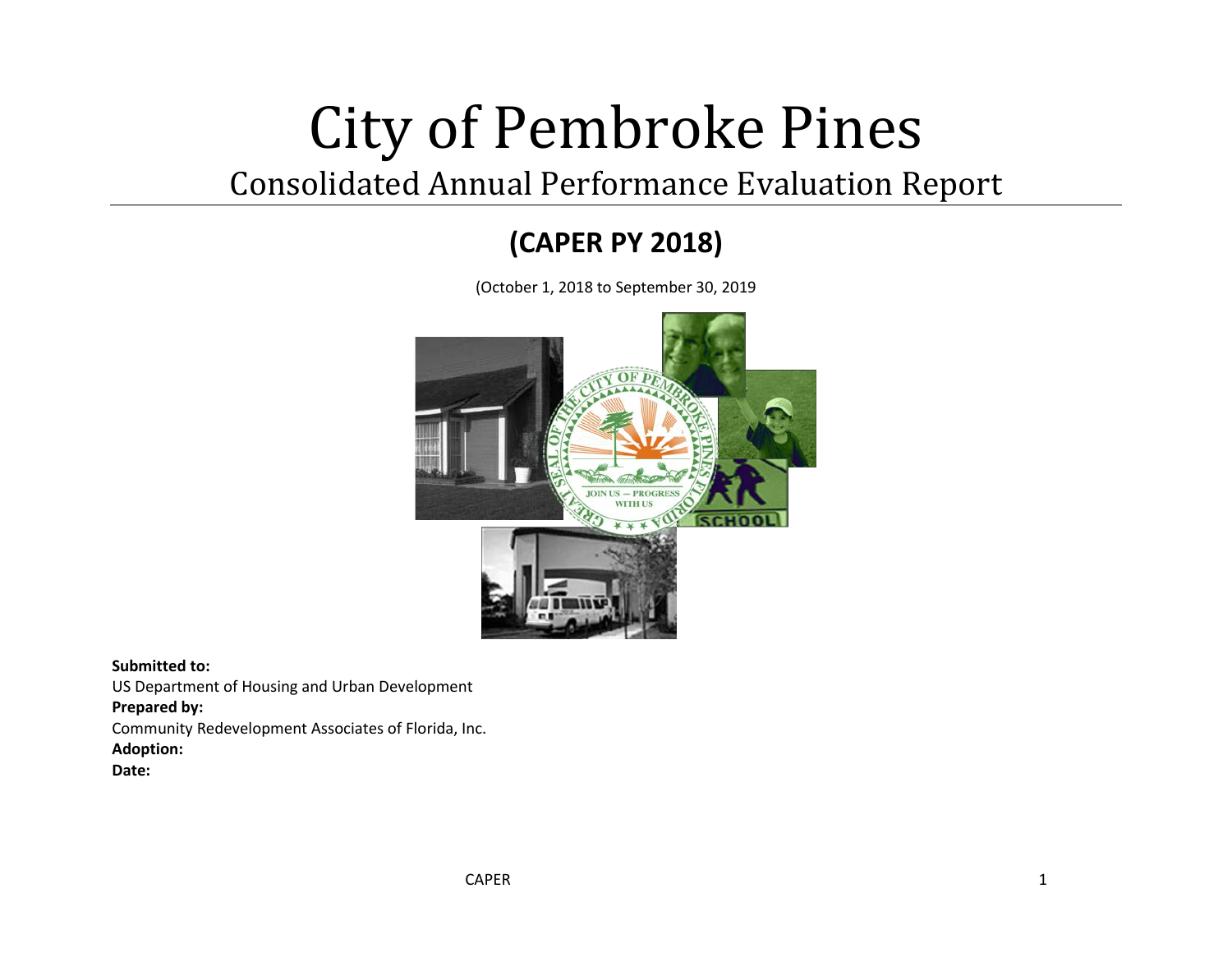# **CR-05 - Goals and Outcomes**

#### **Progress the jurisdiction has made in carrying out its strategic plan and its action plan. 91.520(a)**

This could be an overview that includes major initiatives and highlights that were proposed and executed throughout the program year.

The CAPER PY 2018 outlines the City of Pembroke Pines' performance relative to the expenditure of Community Development Block Grant (CDBG), State Housing Initiative Partnership (SHIP) and HOME Investment Partnership (HOME) program funds to accomplish the goals stated in its Consolidated Plan/Annual Action Plan and the Local Housing Assistance Plan (LHAP). This year's CAPER also discusses NSP reallocated funds received by the City through the Neighborhood Stabilization Program (NSP). NSP was allocated to the City through substantial amendments to the City's 2008 Action Plan and was in response to the housing foreclosure and economic

#### **Comparison of the proposed versus actual outcomes for each outcome measure submitted with the consolidated plan and explain, if applicable, why progress was not made toward meeting goals and objectives. 91.520(g)**

Categories, priority levels, funding sources and amounts, outcomes/objectives, goal outcome indicators, units of measure, targets, actual outcomes/outputs, and percentage completed for each of the grantee's program year goals.

| Goal                                                       | Category              | Source /<br>Amount | Indicator                             | Unit of<br><b>Measure</b>        | Expected<br><b>Strategic</b><br><b>Plan</b> | Actual<br><b>Strategic</b><br>Plan | Percent<br><b>Complete</b> | Expected<br>Program<br>Year | Actual-<br><b>Program Year</b>                                                                                | Percent<br>Complete |
|------------------------------------------------------------|-----------------------|--------------------|---------------------------------------|----------------------------------|---------------------------------------------|------------------------------------|----------------------------|-----------------------------|---------------------------------------------------------------------------------------------------------------|---------------------|
| Improve<br>Availability and<br>accessibility of<br>Housing | Affordable<br>Housing | CDBG:<br>\$0.00    | Homeowner<br>Housing<br>Rehabilitated | Household<br><b>Housing Unit</b> |                                             | 0                                  | 0.00%                      | $\mathbf 0$                 | (No<br>Improvement<br>in availability<br>and<br>accessibility of<br>housing were<br>scheduled for<br>PY 2018) | 0.00%               |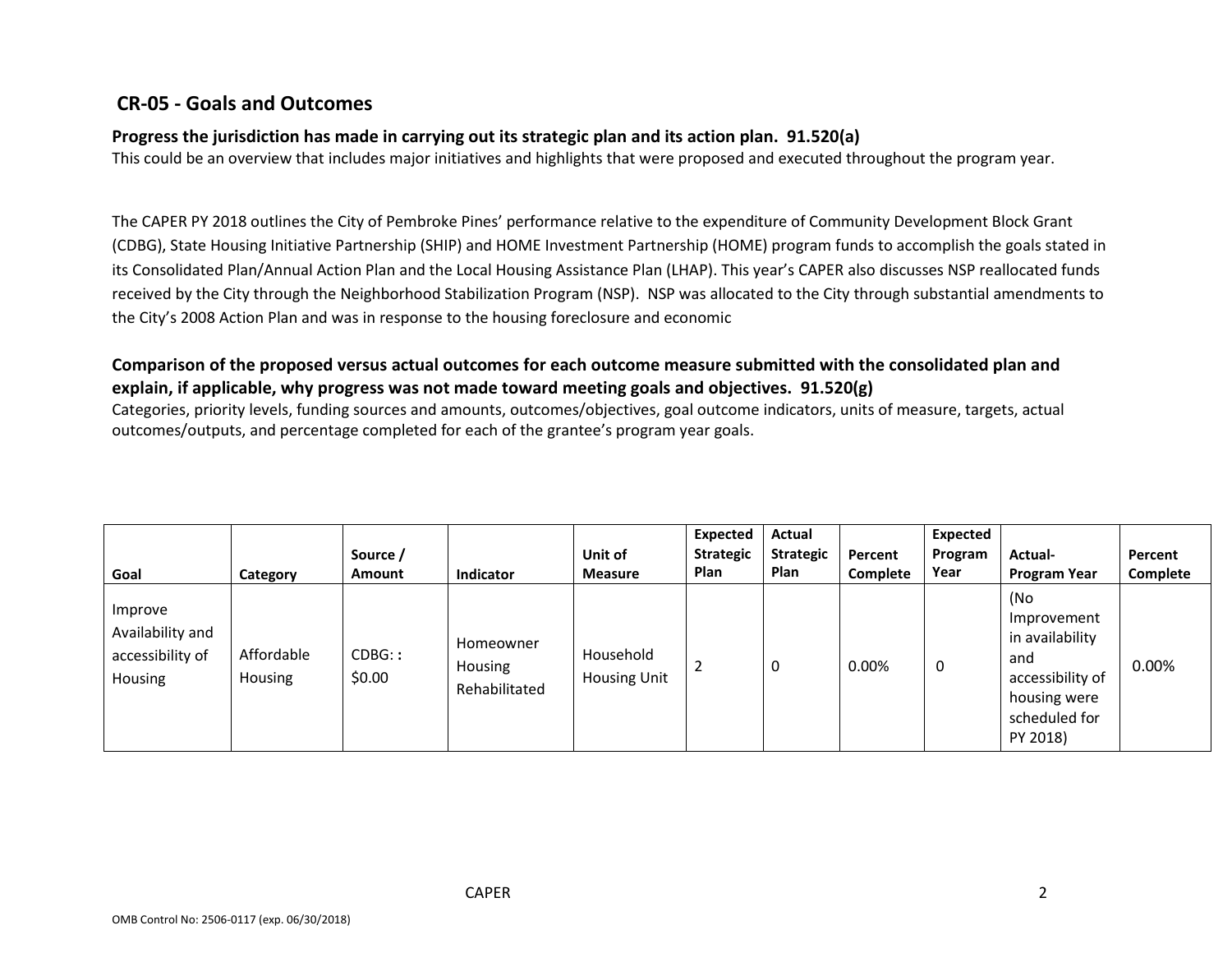|                                                       |                                         |                                                                           |                                                                                                                          |                                  | <b>Expected</b>  | <b>Actual</b>    |          | <b>Expected</b> |                                                                             |          |
|-------------------------------------------------------|-----------------------------------------|---------------------------------------------------------------------------|--------------------------------------------------------------------------------------------------------------------------|----------------------------------|------------------|------------------|----------|-----------------|-----------------------------------------------------------------------------|----------|
|                                                       |                                         |                                                                           |                                                                                                                          | Unit of                          | <b>Strategic</b> | <b>Strategic</b> | Percent  | Program         | Actual-                                                                     | Percent  |
| Goa                                                   | Category                                | Source /                                                                  | Indicator                                                                                                                | <b>Measure</b>                   | Plan             | Plan             | Complete | Year            | <b>Program Year</b>                                                         | Complete |
| Infrastructure<br>Improvements                        | Non-Housing<br>Community<br>Development | CDBG:<br>\$300,000.00                                                     | <b>Public Facility</b><br>or<br>Infrastructure<br>Activities other<br>than Low/<br>Moderate<br>Income Housing<br>Benefit | Persons<br>Assisted              | 2500             | 2517             | 100.68%  | $\mathbf 1$     | One<br>Infrastructure<br>Improvement<br>project is<br>completed             | 100.00%  |
| Maintain City's<br>Affordable<br><b>Housing Stock</b> | Affordable<br>Housing                   | CDBG:<br>\$234,464.00.<br>HOME:<br>\$274,258.00.<br>SHIP:<br>\$152,455.10 | Homeowner<br>Housing<br>Rehabilitated                                                                                    | Household<br><b>Housing Unit</b> | 100              | 72               | 72.00%   | 11              | 20                                                                          | 181.82%  |
| Promote<br>Economic<br>Opportunity                    | Non-Housing<br>Community<br>Development | CDBG: \$                                                                  | <b>Businesses</b><br>assisted                                                                                            | <b>Businesses</b><br>Assisted    | 5                | $\mathbf 0$      | 0.00%    | 0.00%           | (No economic<br>opportunity<br>activities were<br>scheduled for<br>PY 2018) | 0.00%    |
| Promote<br>Economic<br>Opportunity<br>(EO)            | Non-Housing<br>Community<br>Development | CDBG: \$                                                                  | Facade<br>treatment/bu<br>siness building<br>rehabilitation                                                              | <b>Business</b>                  | $\overline{2}$   | $\mathbf 0$      | 0.00%    | 0.00%           | (No economic<br>opportunity<br>activities were<br>scheduled for<br>PY 2018) | 0.00%    |
| Promote<br>Homeownership<br>Affordability             | Affordable<br>Housing                   | <b>CDBG/NSP:</b><br>\$430.179.00<br>SHIP:<br>\$40,000.00                  | <b>Direct</b><br>Financial<br>Assistance to<br>Homebuyers                                                                | Households<br>Assisted           | 25               | 19               | 76.00%   | 0               | <b>NSP: 1</b><br>SHIP: 2                                                    | 300.00%  |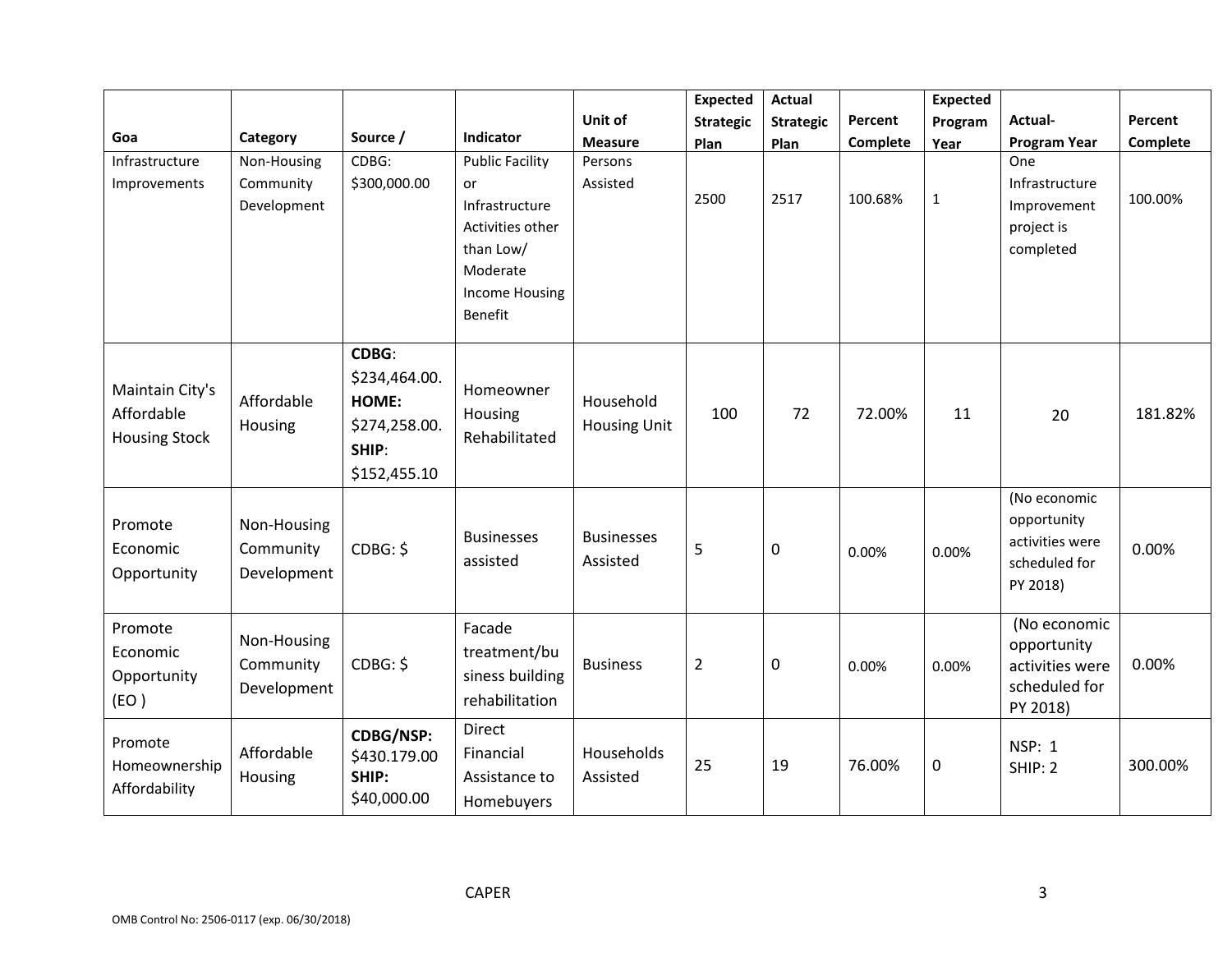|                  | Category    |              |                  |                | Expected         | Actual           |          | Expected |                     |          |
|------------------|-------------|--------------|------------------|----------------|------------------|------------------|----------|----------|---------------------|----------|
|                  |             | Source /     |                  | Unit of        | <b>Strategic</b> | <b>Strategic</b> | Percent  | Program  | Actual-             | Percent  |
|                  |             | Amount       | Indicator        | <b>Measure</b> | <b>Plan</b>      | Plan             | Complete | Year     | <b>Program Year</b> | Complete |
|                  |             |              | Public service   |                |                  |                  |          |          |                     |          |
| Public/          |             |              | activities other |                |                  |                  |          |          |                     |          |
| Supportive       | Non-Housing | CDBG:        | than             | Persons        |                  |                  |          |          |                     |          |
| Services (Senior | Community   | \$123,338.00 | Low/Moderate     | Assisted       | 5000             | 3059             | 61.18%   | 1000     | 779                 | 77.90%   |
| Transportation)  | Development |              | Income           |                |                  |                  |          |          |                     |          |
|                  |             |              | Housing          |                |                  |                  |          |          |                     |          |
|                  |             |              | Benefit          |                |                  |                  |          |          |                     |          |

**Table 1 - Accomplishments – Program Year & Strategic Plan to Date**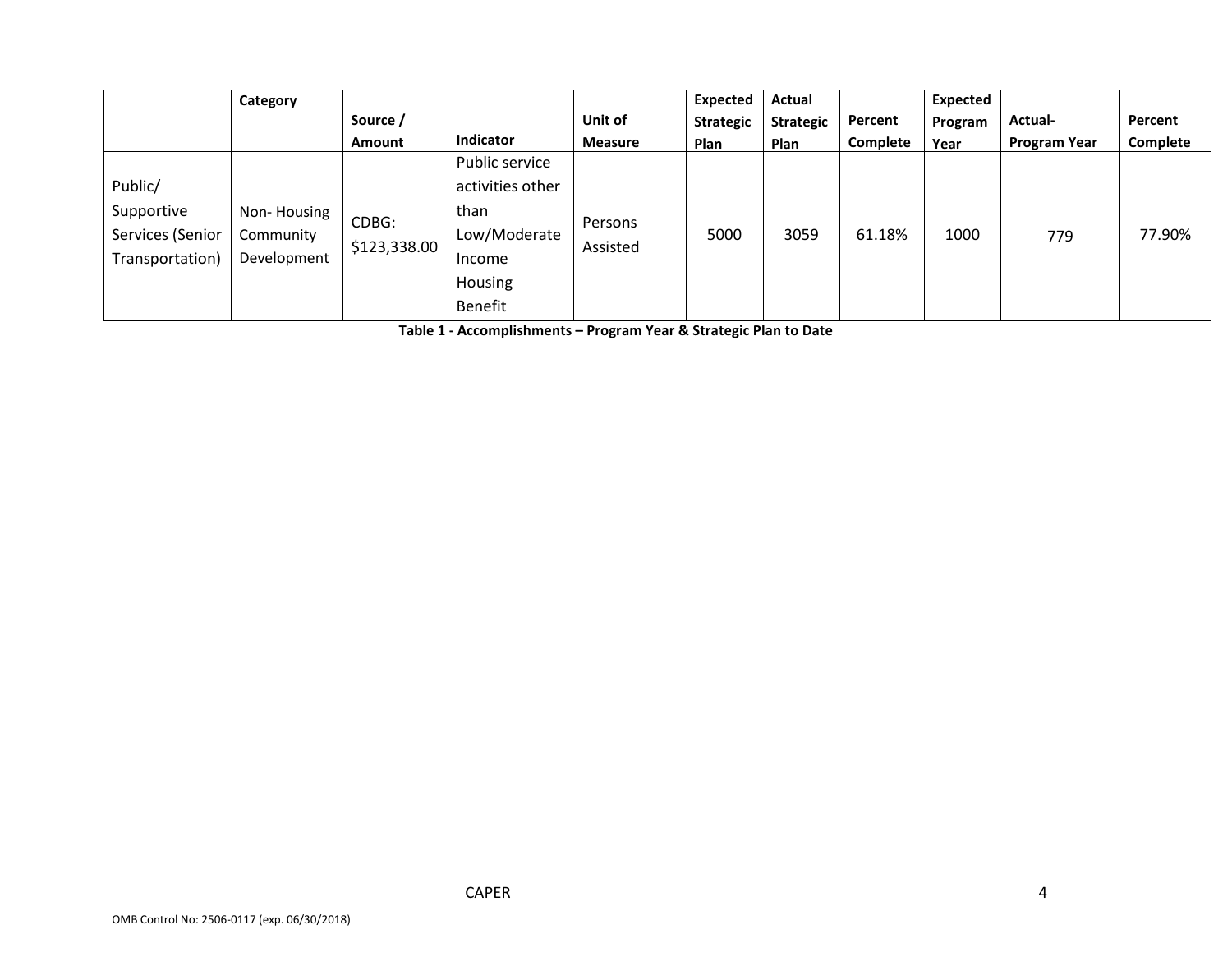### **Assess how the jurisdiction's use of funds, particularly CDBG, addresses the priorities and specific objectives identified in the plan, giving special attention to the highest priority activities identified.**

The City's highest priority needs continue to be reducing housing cost burden for low to moderate income households. The City's home repair and purchase assistance programs are designed to address these needs, increasing the affordability of safe and decent housing, while maintaining the City's affordable housing stock. As CDBG funds are limited, the City leverages these programs with state and local funding to ensure the greatest number of households assisted. This goal was accomplished this year with the completion of twenty (20) home repair projects and two (2) purchase assistance closings and one (1) NSP project. The City has also identified public/supportive services as a priority to address non-housing community development needs.

The Senior Transportation Program provided transportation to (779) Pembroke Pines Senior Citizens accounted for 34,159 trips.

The City also completed one (1) Public Facilities Improvement project. The generator at the South West Focal Point Community Center was finalized in September 26, 2019.

The South West Focal Point Community Center parking lot provided parking to 2517 people in 2018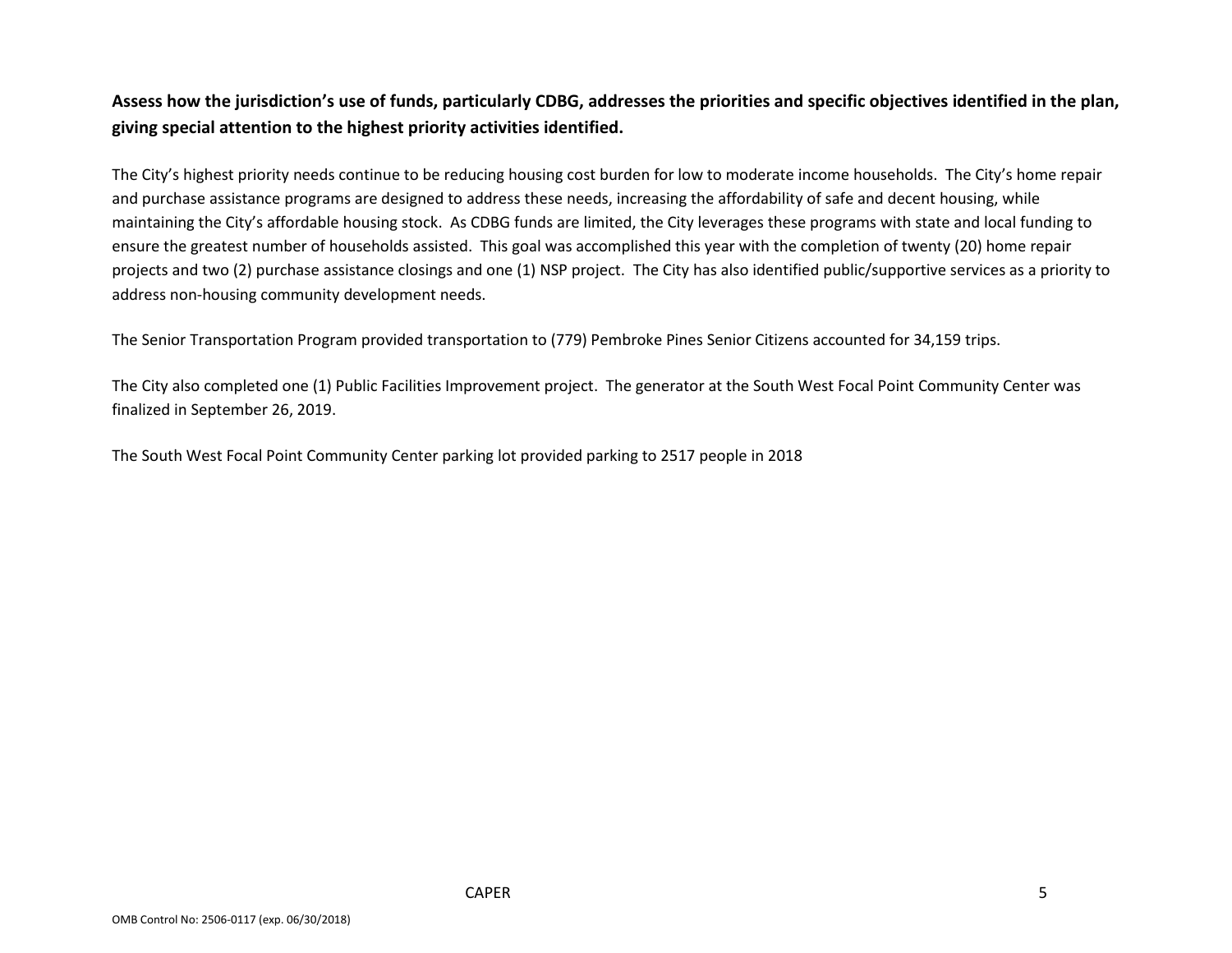# **CR-10 - Racial and Ethnic composition of families assisted**

**Describe the families assisted (including the racial and ethnic status of families assisted). 91.520(a)** 

|                                           | <b>CDBG</b> |
|-------------------------------------------|-------------|
| White                                     | 3           |
| <b>Black or African American</b>          | 1           |
| Asian                                     | 2           |
| American Indian or American Native        |             |
| Native Hawaiian or Other Pacific Islander |             |
| <b>Total</b>                              | 6           |
| Hispanic                                  | ς           |
| Not Hispanic                              |             |

**Table 2 – Table of assistance to racial and ethnic populations by source of funds**

#### **Narrative**

- The racial/ethnic composition of those assisted through CDBG in PY 2018 is as follows: (1) Black, (3) White and (2) other multi-cultural. (3) Households were of Hispanic ethnicity and (3) households were of Non-Hispanic ethnicity. (1) Elderly and (0) Disabled households were assisted. Of those assisted, (6) households were in the moderate-income (51-80% AMI) category.
- The racial/ethnic composition of those assisted through HOME during FY 2018 is as follows: (2) Black, (2) White and (0) other multi-cultural households. (4) Households were of Non-Hispanic ethnicity. Of those assisted, (1) household was in the very low/low-income (31-50% AMI) category and (3) households were in the moderate (51 - 80% AMI). (2) Elderly and (0) Disabled households were assisted.
- There were no households assisted during FY 2018 with NSP funding.
- The racial/ethnic composition of those assisted through SHIP PY 2018 is as follows: (2) Black, (8) White and (0) other multi-cultural. (2) Households were of Hispanic ethnicity and (8) households were of Non-Hispanic ethnicity. (6) Elderly households were assisted. (4) Disabled households were assisted. Of those assisted, (0) household was in the extremely low income (0- 30% AMI) category, (4) households were in the very low-income (31-50% AMI) category, (4) households were in the low-income (51-80% AMI) category, and (2) households were in the moderate (81-120% AMI) category.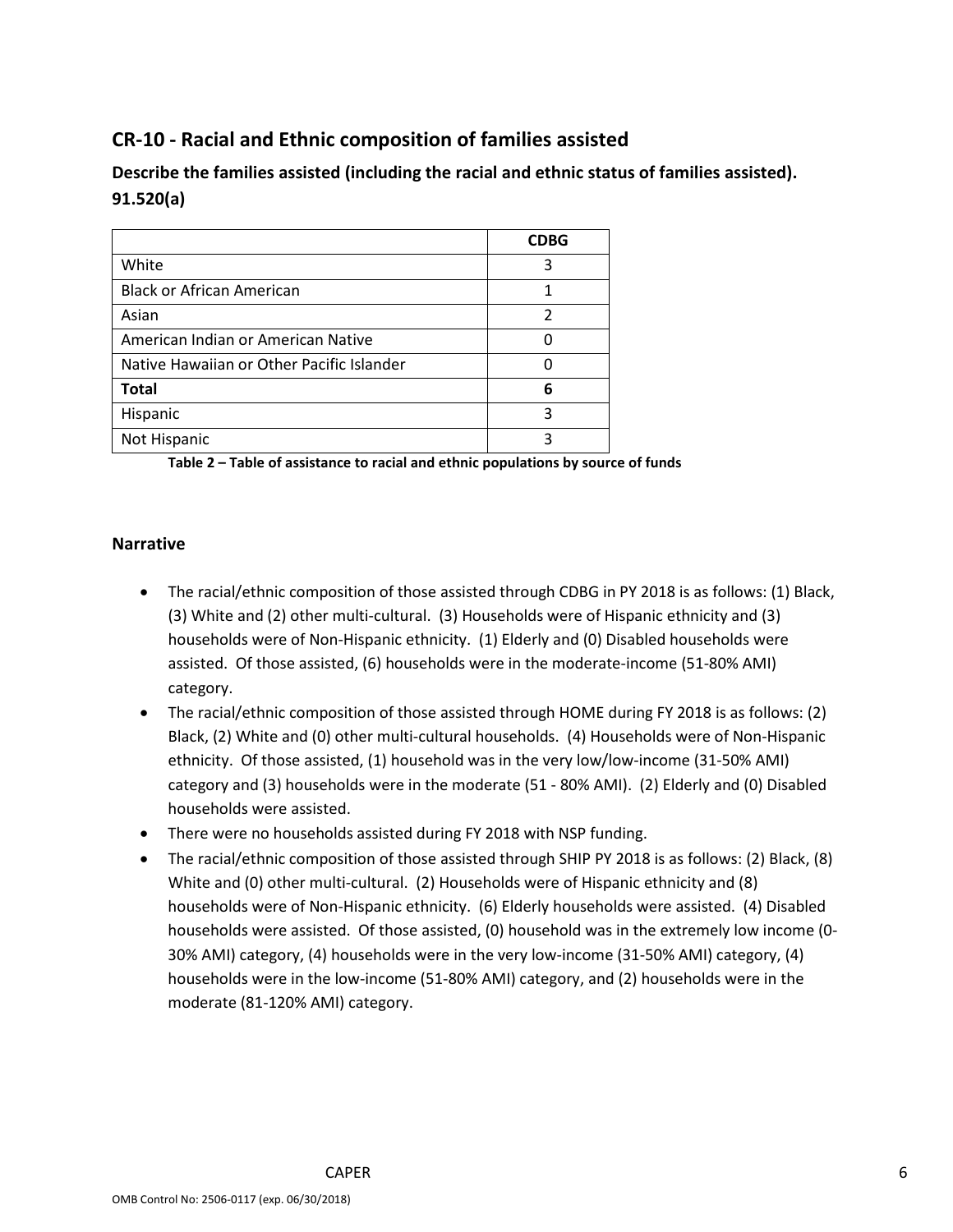# **CR-15 - Resources and Investments 91.520(a)**

| <b>Source of Funds</b> | <b>Source</b>    | <b>Resources Made</b> | <b>Amount Expended During</b> |
|------------------------|------------------|-----------------------|-------------------------------|
|                        |                  | <b>Available</b>      | <b>Program Year</b>           |
| <b>CDBG</b>            | public - federal | \$822,253.00          | \$763,319.55                  |
| <b>HOME</b>            | public - federal | \$274,258.00          | \$143,532.53                  |
| <b>SHIP</b>            | public - federal | \$213,839.00          | \$647,025.14                  |
| NSP1 & NSP3            | public - federal | \$430.179.00          | \$268,577.46                  |

#### **Identify the resources made available**

**Table 3 - Resources Made Available**

#### **Narrative**

#### **CDBG**

For PY 2018, the City of Pembroke Pines was awarded **\$822,253.00** in CDBG funds. These funds were made available to the City by HUD on October 1, 2018. CDBG expenditures for Fiscal Year 2018 (10/1/2018-9/30/2019) totaled **\$763,319.55**

#### **HOME**

From PY 2018, the City of Pembroke Pines was awarded **\$274,258.00** in HOME funds from the Broward County HOME Consortium. HOME expenditures for Fiscal Year 2018 (10/1/2018-9/30/2019) totaled **\$143,532.53**

#### **SHIP**

A total of **\$213,839.00** in SHIP funds was made available by the Florida Housing Finance Corporation on July 1, 2018. SHIP expenditures for Fiscal Year 2018 (10/1/2018-9/30/2019) totaled **\$647,025.14**. Total expenditures include funds from previous years.

#### **NSP**

For PY 2018, the City of Pembroke Pines had an available total of **\$430.179.00**in NSP1 & NSP3 funds. NSP1 and NSP3 expenditures for Fiscal Year 2018 (10/1/2018-9/30/2019) totaled **\$268,577.46**.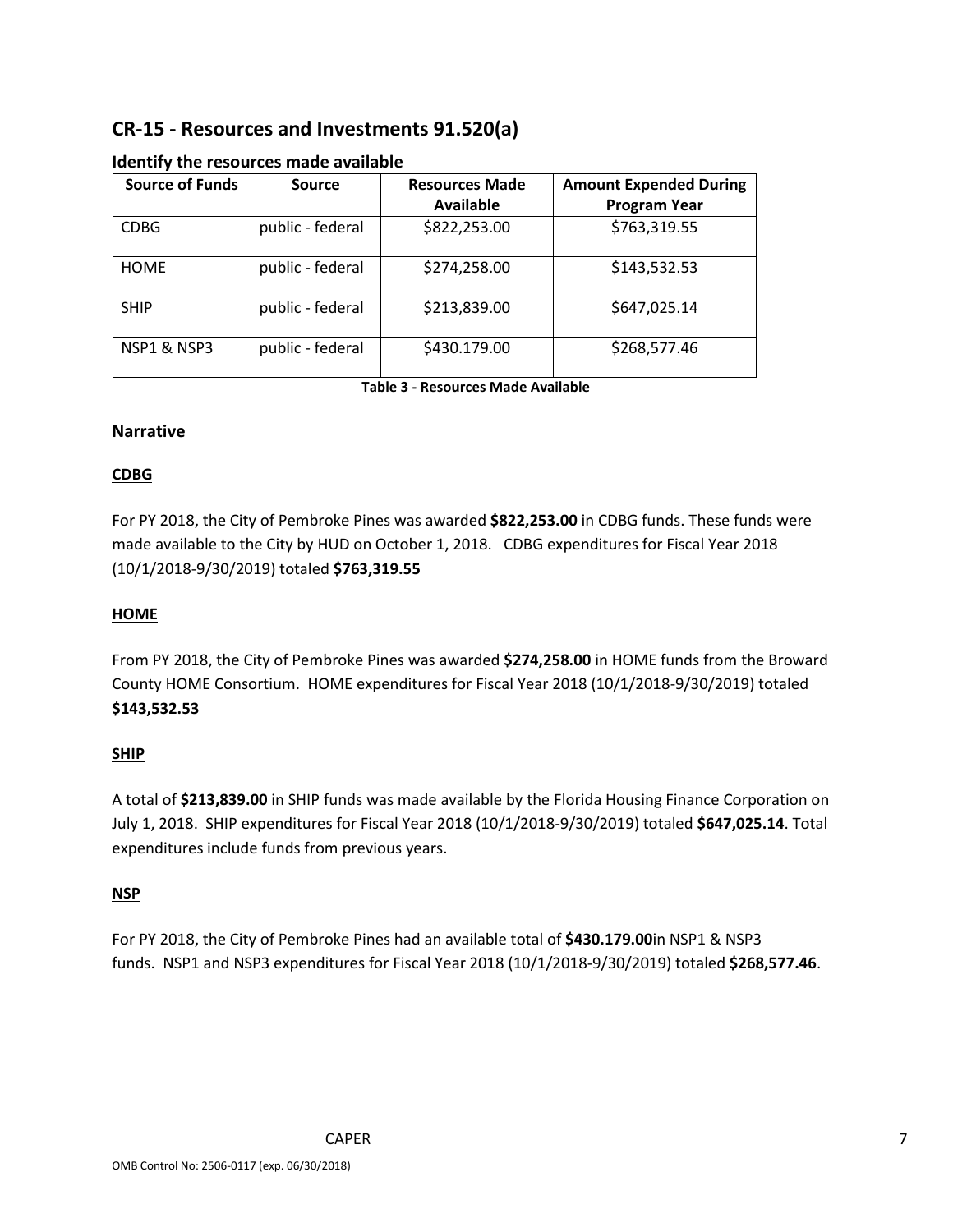| <b>Target Area</b>           | <b>Planned</b><br>Percentage of | <b>Actual Percentage of</b><br><b>Allocation</b> | <b>Narrative Description</b> |
|------------------------------|---------------------------------|--------------------------------------------------|------------------------------|
|                              | <b>Allocation</b>               |                                                  |                              |
| Tract# 1101.00 Block Group 3 |                                 |                                                  |                              |
| Tract# 1103.01 Block Group 1 |                                 |                                                  |                              |
| Tract# 1103.08 Block Group 3 |                                 |                                                  |                              |
| Tract# 1103.11 Block Group 2 |                                 |                                                  |                              |
| Tract# 1103.12 Block Group 4 |                                 |                                                  |                              |
| Tract# 1103.13 Block Group 2 |                                 |                                                  |                              |
| Tract# 1103.13 Block Group 3 |                                 |                                                  |                              |
| Tract# 1103.34 Block Group 1 |                                 |                                                  |                              |
| Tract# 1103.35 Block Group 1 |                                 |                                                  |                              |
| Tract# 1103.35 Block Group 2 |                                 |                                                  |                              |
| Tract# 1103.35 Block Group 3 |                                 |                                                  |                              |
| Tract# 1103.35 Block Group 4 |                                 |                                                  |                              |
| Tract# 1103.36 Block Group 2 |                                 |                                                  |                              |
| Tract# 1103.37 Block Group 1 |                                 |                                                  |                              |
| Tract# 1103.37 Block Group 2 |                                 |                                                  |                              |
| Tract# 1103.40 Block Group 2 |                                 |                                                  |                              |
| Tract# 1103.40 Block Group 3 |                                 |                                                  |                              |
| Tract# 1103.40 Block Group 4 |                                 |                                                  |                              |
| Tract# 1103.41 Block Group 2 |                                 |                                                  |                              |

#### **Identify the geographic distribution and location of investments**

**Table 4 – Identify the geographic distribution and location of investments**

#### **Narrative**

#### **Residential Rehabilitation**

**Geographically Planned:** Low and Moderate Income Households - Citywide.

**Actual Geographical Area:** Low and Moderate Income Households - Citywide.

#### **Purchase Assistance**

**Geographically Planned:** Low and Moderate Income Households - Citywide.

**Actual Geographical Area:** Low and Moderate Income Households - Citywide.

The City of Pembroke Pines residential rehabilitation and purchase assistance programs are citywide to promote housing choice in the home-buying process and to expand assistance to the greatest number of people who require assistance.

CAPER 8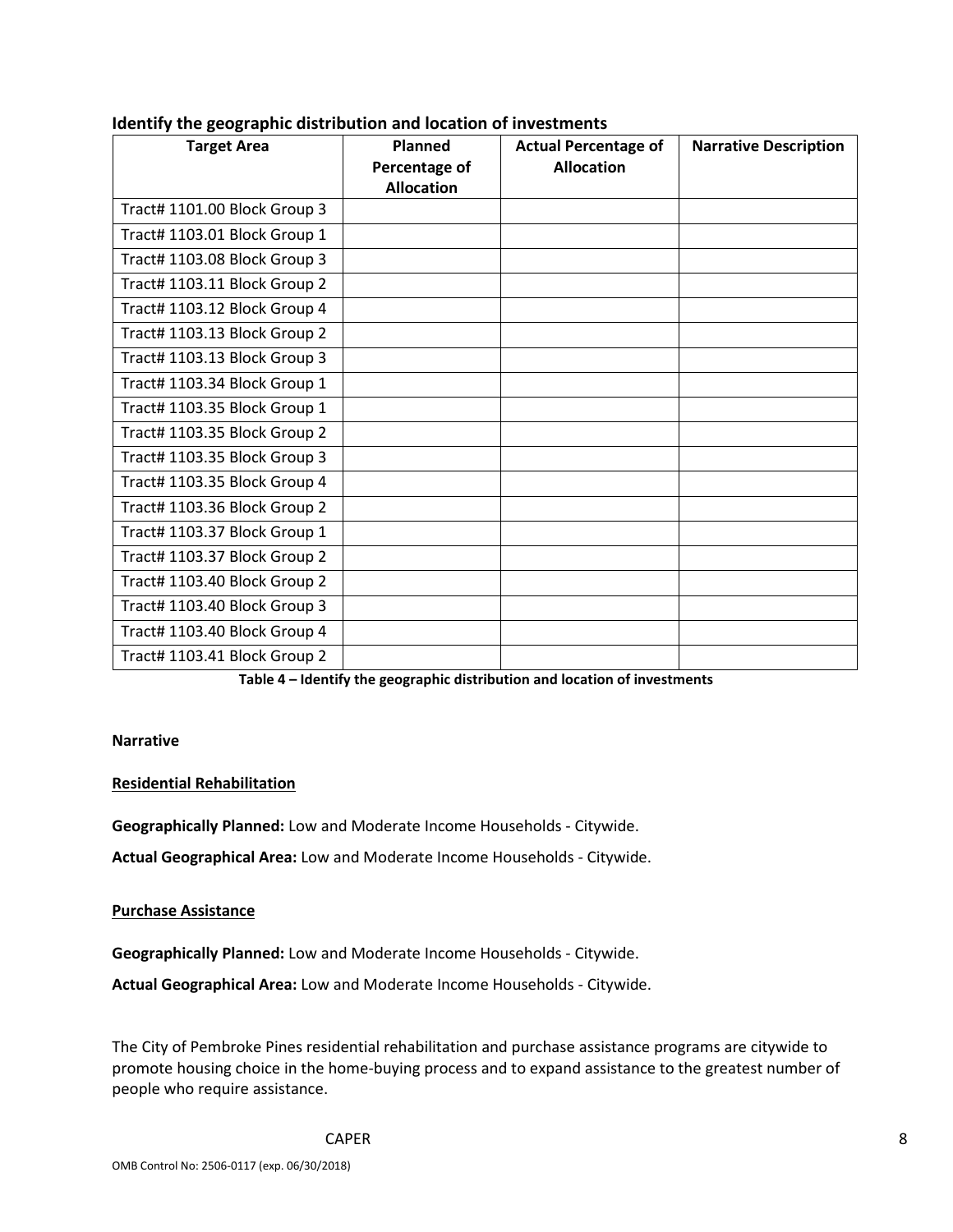#### **Leveraging**

**Explain how federal funds leveraged additional resources (private, state and local funds), including a description of how matching requirements were satisfied, as well as how any publicly owned land or property located within the jurisdiction that were used to address the needs identified in the plan.**

Leveraging continued to be a tool used by the City to better meet the needs of its low-andmoderate-income persons by increasing the total number of dollars available for housing projects. As a SHIP grantee, the City has been quite successful in leveraging CDBG dollars against SHIP dollars not only to increase the total dollars available for housing projects, but also to assist certain moderate-income persons under state income guidelines that would not be eligible under HUD's lower threshold for income eligibility.

HUD strongly encourages entitlement communities to leverage resources to maximize the impact of federal dollars. Not only does the City of Pembroke Pines leverage CDBG dollars with SHIP and HOME dollars, it also supports initiatives through general revenue, other grant programs and a \$100 million bond program for community development type initiatives.

The City's Senior Transportation Program is part of a multi-million dollar comprehensive senior program offered by the City of Pembroke Pines.

It has always been the City's intent to utilize federal dollars to help meet the City's community development priorities that remain underserved in the City, particularly housing and maintaining its affordable housing stock.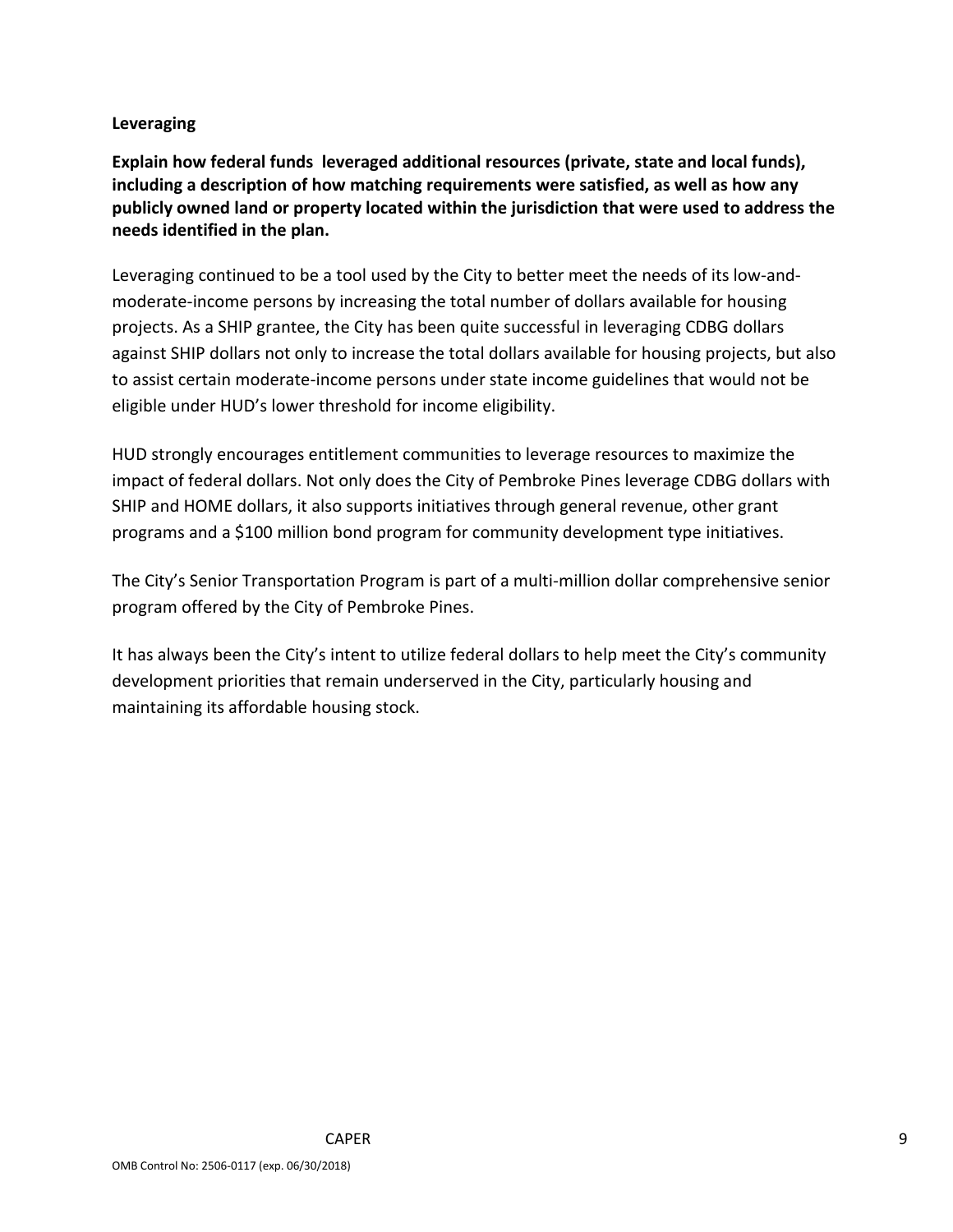# **CR-20 - Affordable Housing 91.520(b)**

**Evaluation of the jurisdiction's progress in providing affordable housing, including the number and types of families served, the number of extremely low-income, low-income, moderate-income, and middle-income persons served.**

|                                          | <b>One-Year Goal</b> | Actual    |
|------------------------------------------|----------------------|-----------|
| Number of Homeless households to be      |                      |           |
| provided affordable housing units        |                      |           |
| Number of Non-Homeless households to be  |                      |           |
| provided affordable housing units        | 0                    | SHIP. 2PA |
| Number of Special-Needs households to be |                      |           |
| provided affordable housing units        | O                    |           |
| <b>Total</b>                             | Ω                    |           |

|                                        | <b>One-Year Goal</b> | Actual                             |
|----------------------------------------|----------------------|------------------------------------|
| Number of households supported through |                      |                                    |
| <b>Rental Assistance</b>               | 0                    | O                                  |
| Number of households supported through |                      |                                    |
| The Production of New Units            | 0                    | O                                  |
| Number of households supported through |                      | <b>CDBG: 6. HOME: 4. SHIP: 10.</b> |
| <b>Rehab of Existing Units</b>         | 11                   | Total 20                           |
| Number of households supported through |                      |                                    |
| <b>Acquisition of Existing Units</b>   | 0                    | NSP: 1. PA: 2                      |
| <b>Total</b>                           | 0                    | 73                                 |

**Table 6 – Number of Households Supported**

#### **Discuss the difference between goals and outcomes and problems encountered in meeting these goals.**

The City has seen a significant increase in households seeking assistance; as a result, the City completed twenty (20) residential rehabilitation projects during the program year. The demand for purchase assistance remains high; however, increased market competition for properties affordable to low and to moderate income first-time homebuyers has increased the length of time it takes for buyers to enter into executed contracts. Two (2) purchase assistance applicants closed on properties before the of the year. One (1) NSP property was purchased.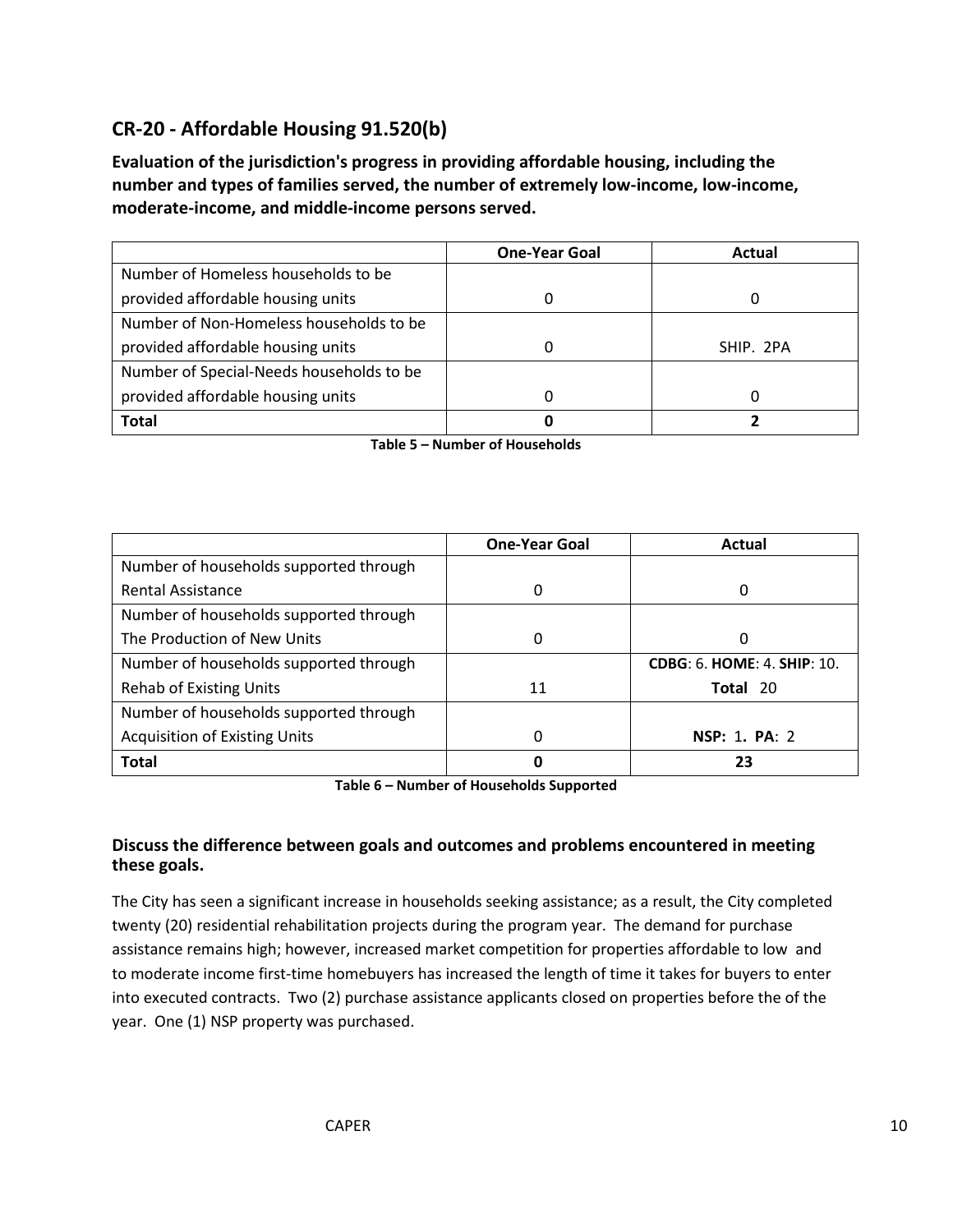#### **Discuss how these outcomes will impact future annual action plans.**

During the 2019 Program Year, the City will pursue additional means to connect buyers with affordable residences and expand outreach to special needs households.

#### **Include the number of extremely low-income, low-income, and moderate-income persons served by each activity where information on income by family size is required to determine the eligibility of the activity.**

| Number of Households Served | <b>CDBG Actual</b> | <b>HOME Actual</b> | <b>SHIP</b> |
|-----------------------------|--------------------|--------------------|-------------|
| <b>Extremely Low-income</b> |                    |                    |             |
| Very low income             |                    |                    |             |
| Low-income                  |                    |                    |             |
| Moderate-income             | О                  |                    |             |
| Total                       |                    |                    | 10          |

**Table 7 – Number of Households Served**

#### **Narrative Information**

Of the households assisted with **CDBG** funding, six (6) households were in the moderate-income (51- 80% AMI) level

Of the households assisted with **HOME** funding one (1) household was in the very low income (31-50% AMI) level, one (1) households was in low income (51-80% AMI) and two (2) the moderate-income (60- 80%) level

Of the households assisted with **SHIP** funding four (4) household were in the very low income (31-50% AMI) level, four (4) households were in Low Income (51-80% AMI) level and two (2) in the moderateincome (81-120% AMI) level.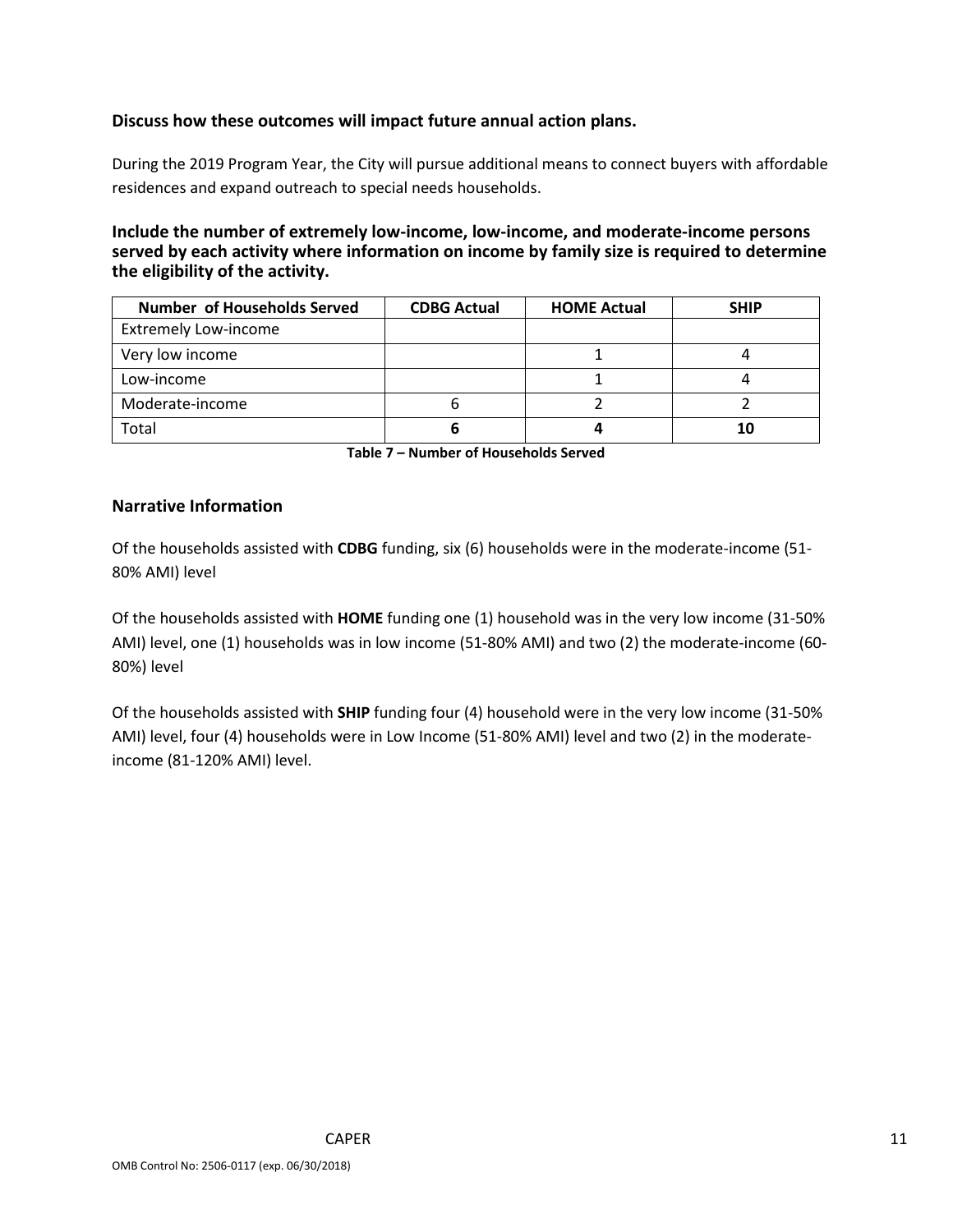# **CR-25 - Homeless and Other Special Needs 91.220(d, e); 91.320(d, e); 91.520(c)**

**Evaluate the jurisdiction's progress in meeting its specific objectives for reducing and ending homelessness through:**

# **Reaching out to homeless persons (especially unsheltered persons) and assessing their individual needs**

The City of Pembroke Pines did not receive any private or public resources targeted to prevent homelessness. The City will coordinate through the Continuum of Care (CoC) process to achieve the goals identified in Broward County's 10 Year Strategic Plan to End Homelessness.

#### **Addressing the emergency shelter and transitional housing needs of homeless persons**

The City does not receive ESG funding.

**Helping low-income individuals and families avoid becoming homeless, especially extremely low-income individuals and families and those who are: likely to become homeless after being discharged from publicly funded institutions and systems of care (such as health care facilities, mental health facilities, foster care and other youth facilities, and corrections programs and institutions); and, receiving assistance from public or private agencies that address housing, health, social services, employment, education, or youth needs**

The City endorsed the County's 10 Year Strategic Plan to End Homelessness and continues to coordinate through the Continuum of Care process to achieve the goals identified. Where contacts are made to the City, the City's program administrator has the responsibility of coordinating the referral process for homelessness and chronic homelessness. The program administrator will also work with other private entities, non-profits, and public institutions to undertake strategies to prevent homelessness or ensure that persons who are homeless are pointed in the right direction for resources. Organizations listed as CoC service providers will be the source for building on the institutional structure.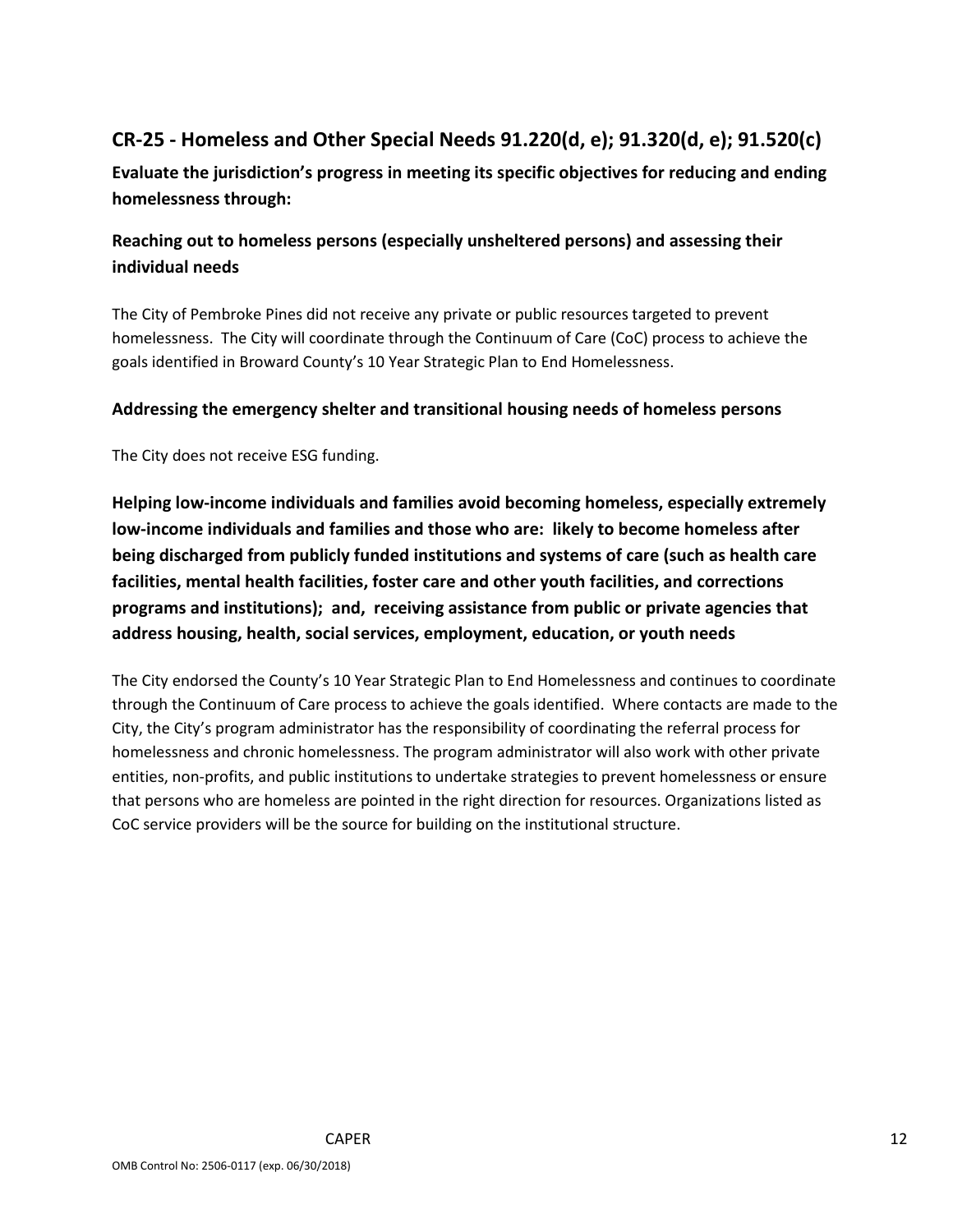**Helping homeless persons (especially chronically homeless individuals and families, families with children, veterans and their families, and unaccompanied youth) make the transition to permanent housing and independent living, including shortening the period of time that individuals and families experience homelessness, facilitating access for homeless individuals and families to affordable housing units, and preventing individuals and families who were recently homeless from becoming homeless again**

During Program Year 2005, the City implemented its foreclosure prevention program through the use of State Housing Initiative Partnership (SHIP) funds. Through the foreclosure prevention program, the City will pay 100% of a resident's delinquent mortgage amount up to \$10,000. Prospective beneficiaries must show that the nonpayment of their mortgage is due to the following eligible reasons, loss of employment, divorce or separation, death of a spouse, sudden medical expenses In PY 2018 the City attended quarterly strategic meetings to address homelessness in Broward County. The City of Pembroke Pines will continue to work with Broward County's non-profit service organizations to provide shelter and transitional housing to the County's homeless, including those who live in Pembroke Pines. The City continues to work in conjunction with the county and homeless service providers. The City will support and facilitate a coordinated strategy for providing additional shelters to families and individuals in need of assistance. The City's Police Department will continue its policy of assisting homeless individuals and families found on City streets by referring them to emergency shelter and food locations, although they do not track these events.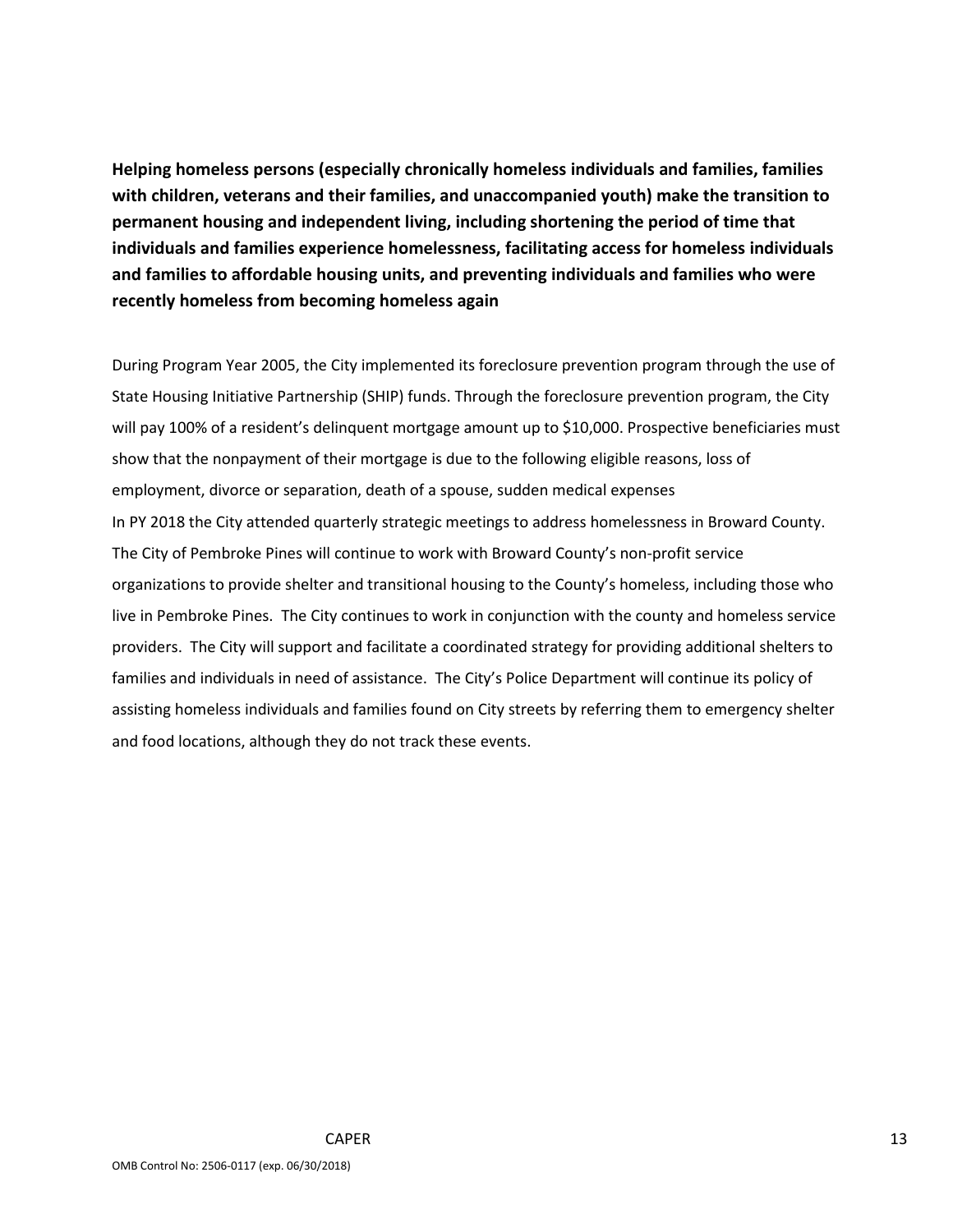# **CR-30 - Public Housing 91.220(h); 91.320(j)**

#### **Actions taken to address the needs of public housing**

The City does not have project based public housing but does disseminate information regarding public housing options, such as Section 8, to clients who call and may need this type of assistance. This is primarily done through the City's program administrator.

### **Actions taken to encourage public housing residents to become more involved in management and participate in homeownership**

The City of Pembroke Pines funded a purchase assistance program, which provides zero interest deferred loans to income eligible first-time homebuyers. Two (2) Pembroke Pines residents were assisted through the purchase assistance program in PY 2018.

#### **Actions taken to provide assistance to troubled PHAs**

No public housing authority has been established within the City of Pembroke Pines. The City maintains an ongoing coordination with the Broward County Housing Authority.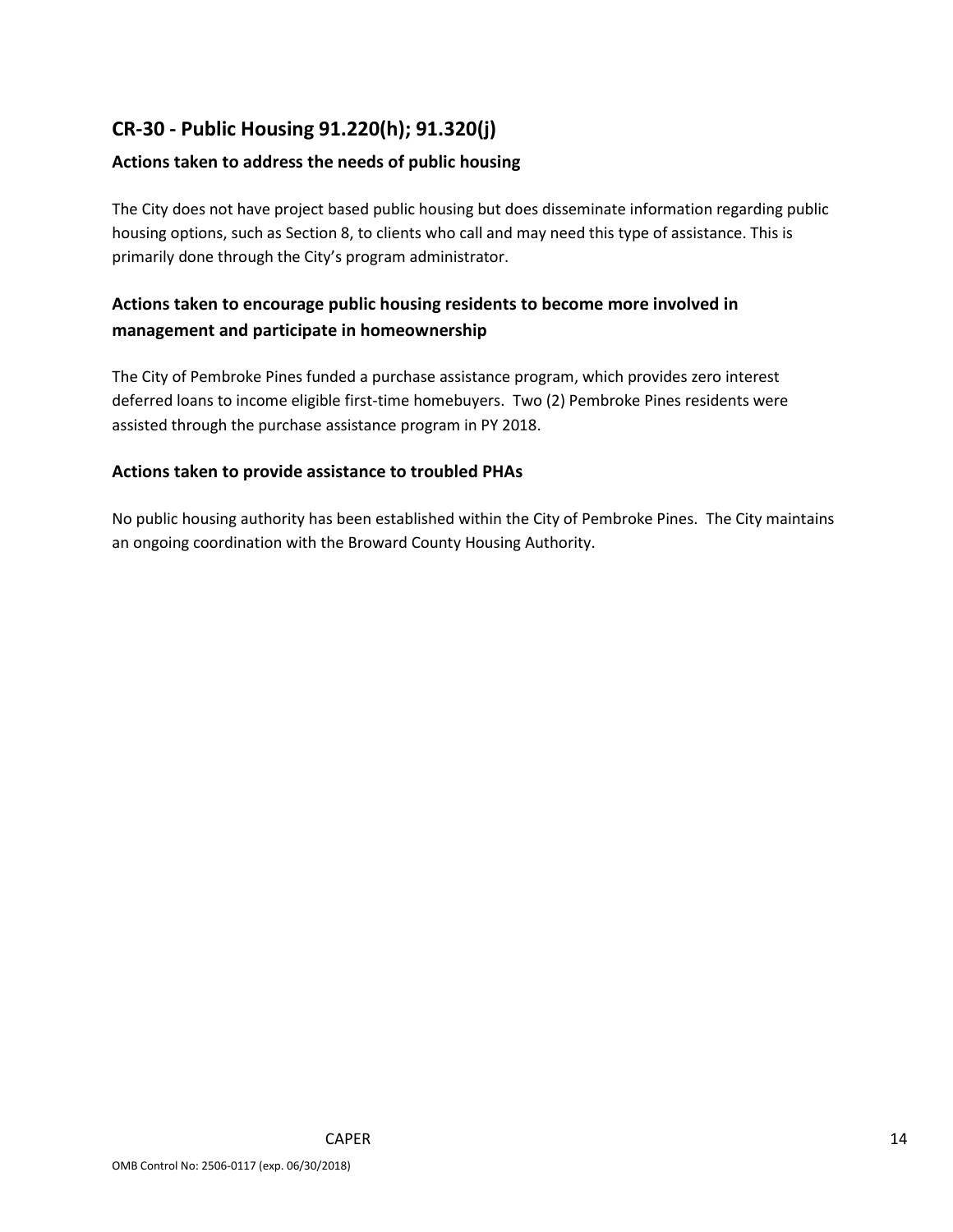# **CR-35 - Other Actions 91.220(j)-(k); 91.320(i)-(j)**

**Actions taken to remove or ameliorate the negative effects of public policies that serve as barriers to affordable housing such as land use controls, tax policies affecting land, zoning ordinances, building codes, fees and charges, growth limitations, and policies affecting the return on residential investment. 91.220 (j); 91.320 (i)**

The relative cost of land and housing as a result of a limited supply and high demand, still remains an impediment to affordable housing for many residents, particularly for low-income, moderate-income, and fixed-income residents. There are few vacant and developable residentially properties within the City, which makes the development of affordable housing difficult due to the increased demand for land (cost) and the associated development requirements.

Strategy: Evaluate the opportunity to increase density of residential land uses to accommodate future housing needs as part of the next Comprehensive Plan update cycle.

#### **Actions taken to address obstacles to meeting underserved needs. 91.220(k); 91.320(j)**

During PY 2018, the City utilized purchase assistance funds to foster new affordable housing units throughout the City.

The City also funded a residential rehabilitation program to address code violations, health and safety related repairs, as well as energy efficiency improvements. The program is also designed to prevent deferred maintenance of the City's affordable housing stock and address accessibility related repairs for special needs households, including elderly and disabled.

In addition, the City's locally-funded sustainable home repair program served to retrofit the City's affordable housing stock, improving energy and water consumption, and decrease housing costs associated with utility expenses for workforce income households not served with federal and state dollars.

#### **Actions taken to reduce lead-based paint hazards. 91.220(k); 91.320(j)**

The City of Pembroke Pines continued to evaluate lead based paint hazards through several approaches.

Annually, the City contracts the Broward County Public Health Department to determine whether any residents have been diagnosed with high levels of lead and if so, identify where the residents' housing units are located. If incidents are reported, the City will fund lead testing through its CDBG and SHIP housing rehabilitation programs.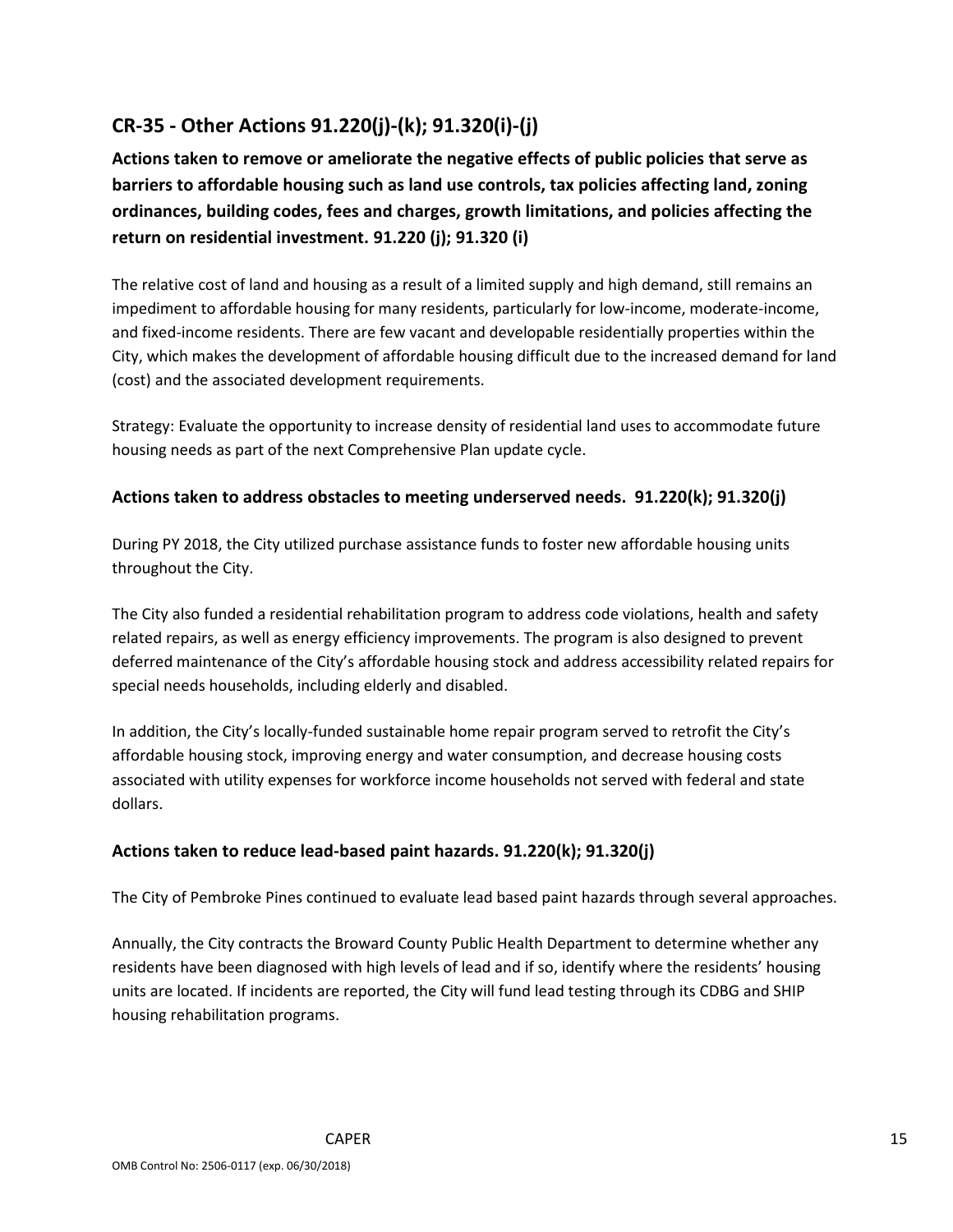In recent years, the federal government has placed more attention on eliminating lead dust and new regulation outline clean-up final clearance procedures. Occupants must receive notification of leadbased paint hazards. In general, for homes built prior to January 1, 1978, all lead-based paint must be either stabilized or removed; and dust testing must be performed after the paint has been disturbed to ensure that a house is lead-safe. The pamphlet, "Protect Your Family from Lead in Your Home" is given to each individual seeking residential rehabilitation grant assistance. The pamphlet explains the effects of lead on adults and children. All homes receiving CDBG funds and meet the criteria for lead-based paint are being tested within Pembroke Pines.

#### **Actions taken to reduce the number of poverty-level families. 91.220(k); 91.320(j)**

The City of Pembroke Pines employs an anti-poverty strategy that emphasizes education and opportunity for its residents. This strategy is employed from its charter school system to its various coordinated community development programs, housing programs, and local transportation systems.

#### **Actions taken to develop institutional structure. 91.220(k); 91.320(j)**

During Program Year 2018, the City continued to coordinate with local non-profit housing and social service providers to develop and enhance the County's collective system.

# **Actions taken to enhance coordination between public and private housing and social service agencies. 91.220(k); 91.320(j)**

The City of Pembroke Pines works closely with multiple local non-profit and public housing providers

# **Identify actions taken to overcome the effects of any impediments identified in the jurisdictions analysis of impediments to fair housing choice. 91.520(a)**

As part of the 2015-2019 Consolidated Planning process to realign planning cycles with Broward County HOME Consortium members, the City completed its Analysis of Impediments to Fair Housing Choice. In addition, the City is a sponsor of the annual Broward County Fair Housing Symposium provided by HOPE, Inc. This support continued in PY 2018.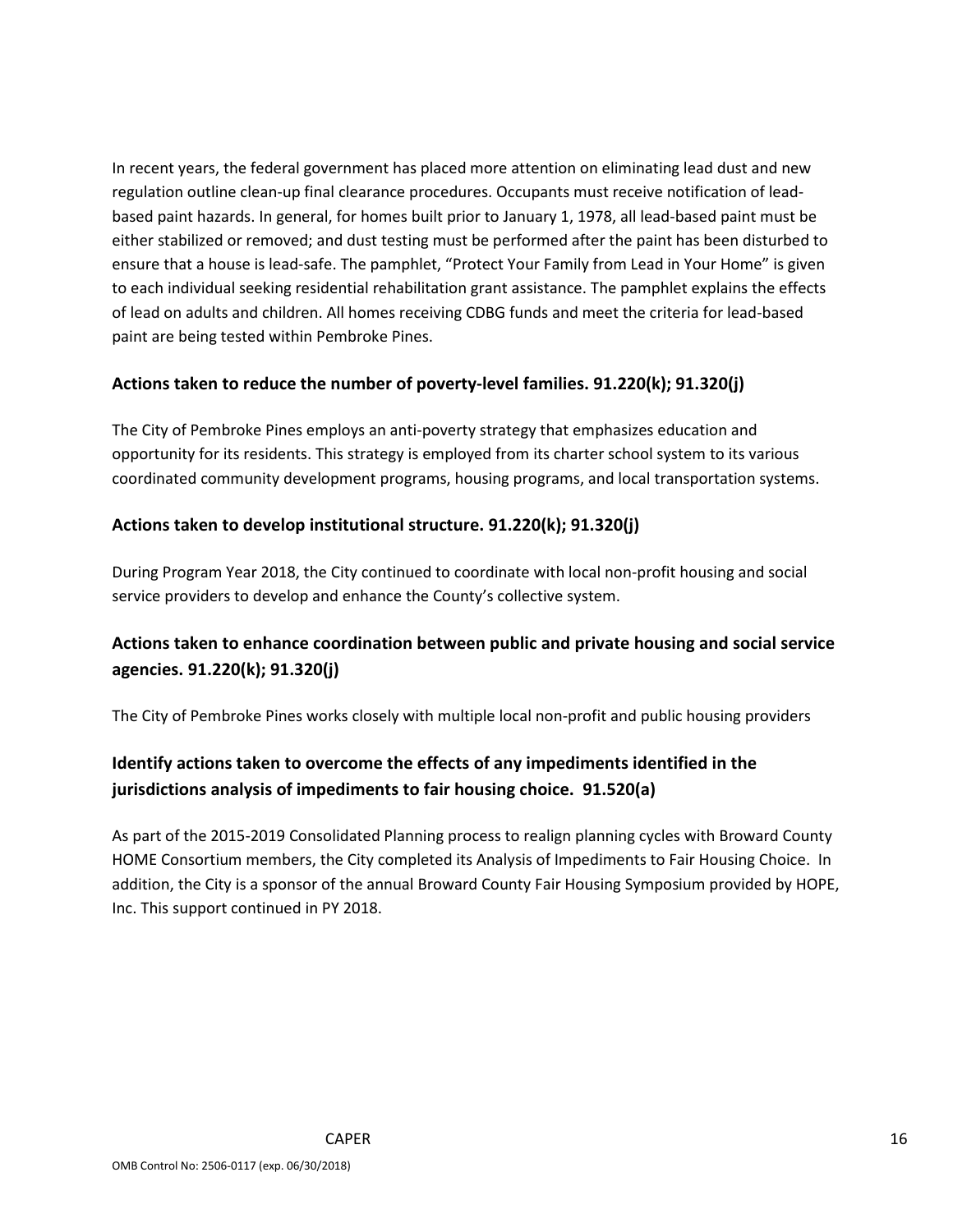# **CR-40 - Monitoring 91.220 and 91.230**

**Describe the standards and procedures used to monitor activities carried out in furtherance of the plan and used to ensure long-term compliance with requirements of the programs involved, including minority business outreach and the comprehensive planning requirements**

The City of Pembroke Pines continued to monitor activities under its Federal grant program and initiate monitoring plans for new programs as they are developed to meet the specific requirements of those programs. Key elements of the monitoring plan are:

- 1. Select contractor and negotiate a project or activity specific agreement which identifies and quantifies the activities to be implemented and includes a budget showing the specific expenditures authorized.
- 2. Require monthly status reports and establish an onsite monitoring schedule based on the nature and complexity of the activity and the amount of the funds involved.
- 3. Provide technical assistance and training when contractors request or require it.
- 4. Review request for payment or reimbursement to assure that proper documentation is provided and that expenditures are for eligible activities under applicable rules and regulations and authorized under the sub recipient agreement.
- 5. Assure contractors meet Federal single audit requirements and review audits to assure that concerns and findings are addressed.
- 6. Assure compliance with other program requirements, such as labor standards and fair housing laws, through in-depth monitoring and program review.

#### **Citizen Participation Plan 91.105(d); 91.115(d)**

# **Describe the efforts to provide citizens with reasonable notice and an opportunity to comment on performance reports**.

Citizens will be afforded the opportunity to submit their comments on the PY 2018 CAPER during the public comment period scheduled for November 18 through December 3. Any such comments will be duly considered and summarized as appropriate.

# **CR-45 - CDBG 91.520(c)**

**Specify the nature of, and reasons for, any changes in the jurisdiction's program objectives and indications of how the jurisdiction would change its programs as a result of its experiences.**

CAPER 27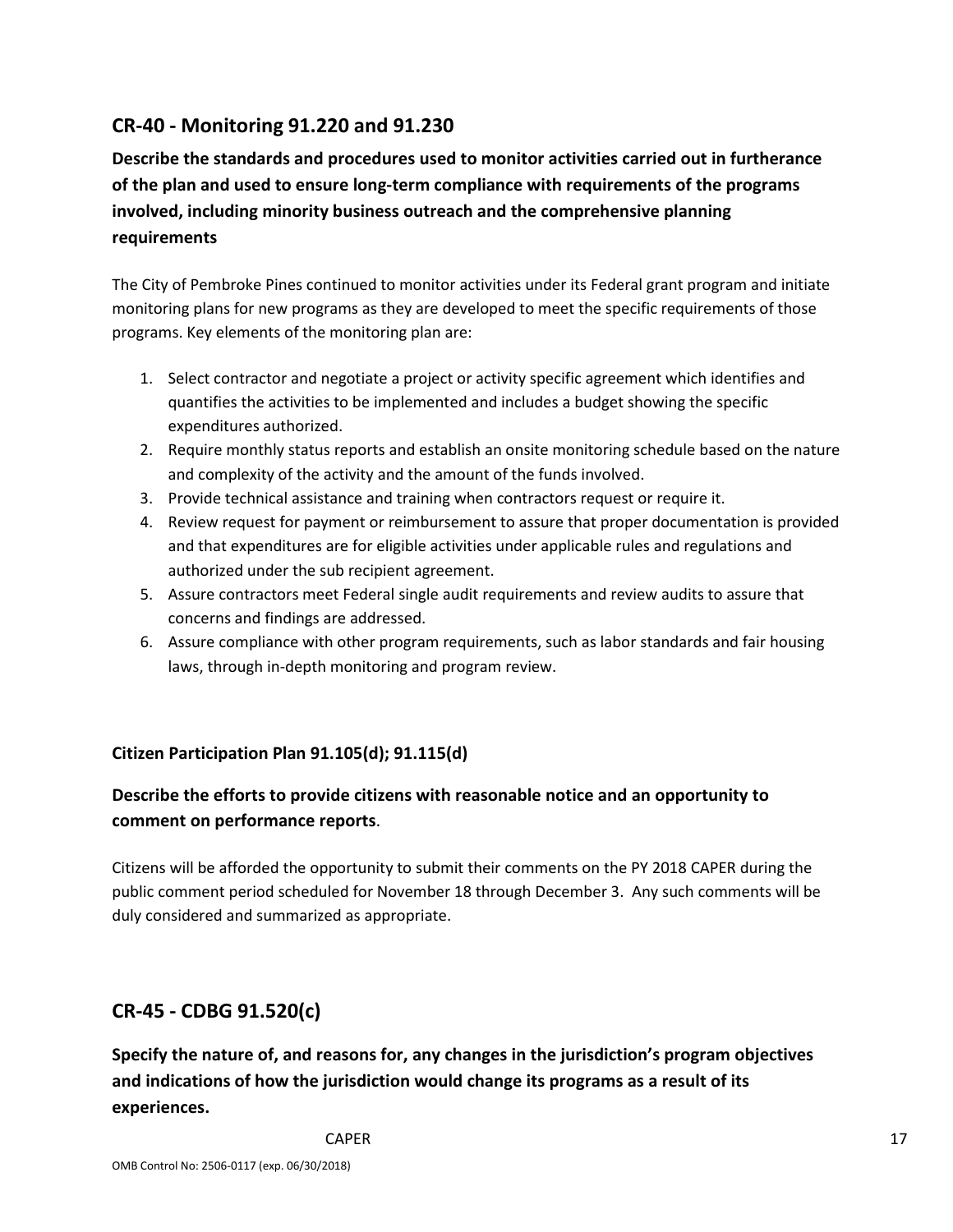City will continue to address the priority needs outlined in the Consolidated Plan through the approved activities in the 2019 Program Year. No changes in program objectives were made or are anticipated.

# **Does this Jurisdiction have any open Brownfields Economic Development Initiative (BEDI) grants?**

No

**[BEDI grantees] Describe accomplishments and program outcomes during the last year.**